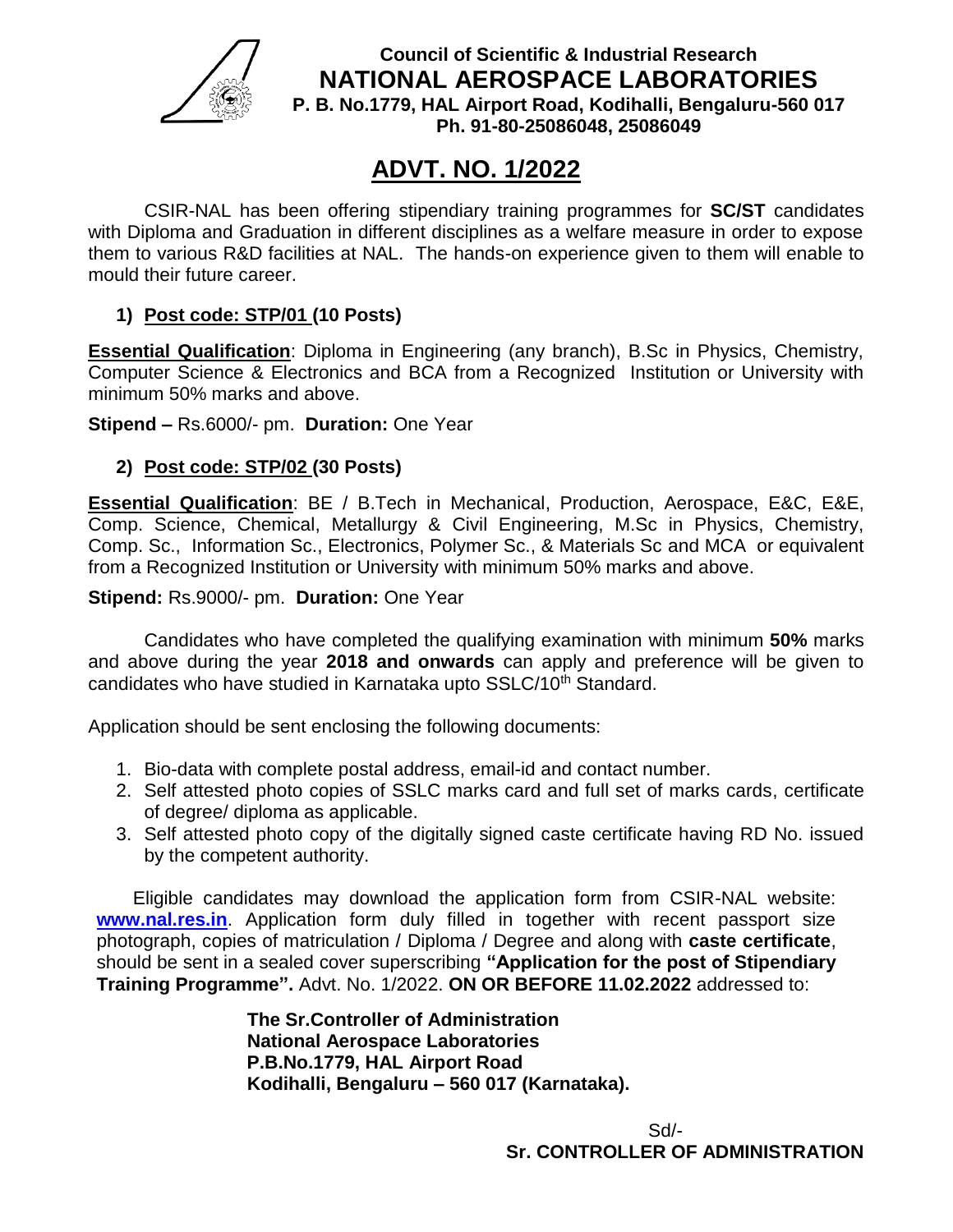

Council of Scientific and Industrial Research

**NATIONAL AEROSPACE LABORATORIES**

**P.B. No.1779, HAL Airport Road, Kodihalli, Bengaluru – 560 017**

## **APPLICATION FORM**

**IMPORTANT**: This application form duly completed in the candidate's own handwriting or neatly typed must reach THE CONTROLLER OF ADMINISTRATION, NATIONAL AEROSPACE LABORATORIES, P.B.No.1779, AIRPORT ROAD, KODIHALLI, BENGALURU-560 017 **ON OR BEFORE 11.02.2022**

1. Advertisement No. : **1/2022**

Affix Photo

2. Post : **Stipendiary Training Programme**

3. Post Code : **STP\_\_\_\_\_**

| 4. Name of the candidate<br>(in Block Letters)                    |              |              |                                                             |  |
|-------------------------------------------------------------------|--------------|--------------|-------------------------------------------------------------|--|
| 5. Sex (Male / Female)                                            |              |              |                                                             |  |
| 6. Father's Name                                                  |              |              |                                                             |  |
| 7. Nationality (mention by<br>birth / domicile)                   |              |              |                                                             |  |
| 8. Present Postal Address<br>(for communication<br>purpose)       |              |              |                                                             |  |
|                                                                   |              |              | Pin Code                                                    |  |
|                                                                   |              |              | Mobile No. ________________, E-mail: ______________________ |  |
| 9. Permanent Address                                              |              |              |                                                             |  |
|                                                                   |              |              | Pin Code                                                    |  |
|                                                                   | Mobile No.   |              |                                                             |  |
| 10. Date of Birth<br>(As per Matriculation /<br>SSLC certificate) | <b>DAY</b>   | <b>MONTH</b> | <b>YEAR</b>                                                 |  |
| 11. Age<br>(As on the closing date of<br>application)             |              |              |                                                             |  |
|                                                                   | <b>YEARS</b> | <b>MONTH</b> | <b>DAYS</b>                                                 |  |